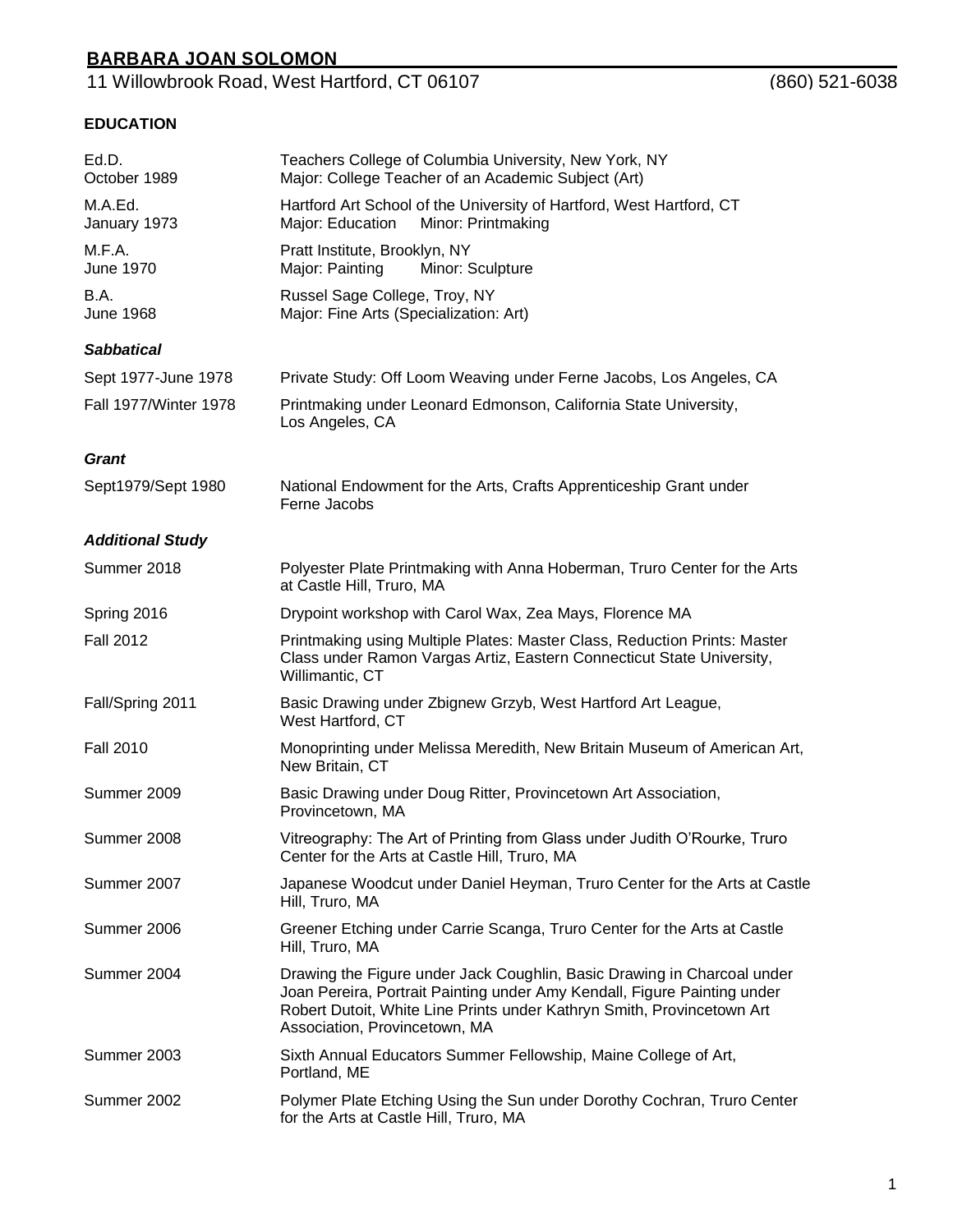11 Willowbrook Road, West Hartford, CT 06107 (860) 521-6038

| Summer 2001           | Painting from Nature under Jan Baltzell, Truro Center for the Arts at Castle<br>Hill, Truro, MA                                             |
|-----------------------|---------------------------------------------------------------------------------------------------------------------------------------------|
| Spring 2000           | Oil Painting under Suzanne Howes Stevents, Tolland Country Art<br>Association, Tolland, CT                                                  |
| Summer 1999           | Printmaking under Jim Balla, Truro Center for the Arts at Castle Hill,<br>Truro, MA                                                         |
| Summer 1998           | Painting Workshop under Susanna Coffey, Truro Center for the Arts at<br>Castle Hill, Truro, MA                                              |
| Spring 1998           | Mezzotint Workshop under Carol Wax, Silvermine School of Art,<br>New Canaan, CT                                                             |
| Summer 1997           | Painting in the Studio under Robert Dutoit, Truro Center for the Arts at Castle<br>Hill, Truro, MA                                          |
| Summer 1995           | Outdoor Landscape Painting under Joan Hopkins Coughlin, Truro Center for<br>the Arts at Castle Hill, Truro, MA                              |
| Summer 1993           | Fulbright Grant to study Education in China, through Yale University,<br>New Haven, CT                                                      |
| Summer 1983           | Printmaking under Billie Bowman Wilson and Kimberly Arp, Haystack<br>Mountain School of Crafts, Deer Isle, ME (Scholarship: Monitor)        |
| Summer 1982           | Printmaking under Inez Johnson, Otis/Parsons Art Institute, Los Angeles, CA                                                                 |
| Spring 1977           | Paper Making under Kathryn Lipke, Wadsworth Atheneum Museum,<br>Hartford, CT                                                                |
| <b>Fall 1976</b>      | Advertising Art, Connecticut School of Fine Arts, Wethersfield, CT                                                                          |
| Summer 1976           | Off-Loom Weaving under Ferne Jacobs, California College of Arts and<br>Crafts, Oakland, CA                                                  |
| Summer 1975           | Forms in Fiber under Gyongy Laky and Design and Color (weaving) under<br>Malin Selander, Banff Center for Fine Arts, Banff, Alberta, Canada |
| Spring 1975/Fall 1974 | Weaving under Margaret Powis-Turner, Wasdworth Atheneum Museum,<br>Hartford, CT                                                             |
| Spring 1973           | Ceramics at Park Street Potters, Hartford, CT                                                                                               |
| Summer 1971           | Painting and Sculpture at Academia de Belle Arte, Perugia, Italy                                                                            |
| Summer 1966           | Painting Workshop at The University of Rhode Island, Kingston, RI                                                                           |
| <b>EXPERIENCE</b>     |                                                                                                                                             |
| 1996-2003             | Developing and Correcting BEST PORTFOLIOS for the State of Connecticut                                                                      |
| Fall 1979-present     | Printmaking Instructor, Manchester Community College, Manchester, CT                                                                        |
| <b>Fall 1978</b>      | Silk Screen Teacher, Glastonbury Adult Education, Glastonbury, CT                                                                           |
| Summer 1978           | Etching Workshop Instructor, Anderson Ranch Arts Center, Aspen, CO                                                                          |
| Summer 1977-1979      | Assistant director, Anderson Ranch Arts Center, Aspen, CO                                                                                   |

Fall 1974/Spring 1980 Silk Screen Instructor, Glastonbury Art Guild, Glastonbury, CT

1970-2010 Art Teacher: Grades K-12, Glastonbury Public Schools, Glastonbury, CT

*Certification*

Connecticut art Teacher Certification, Grades K-12, Community College Credential, CA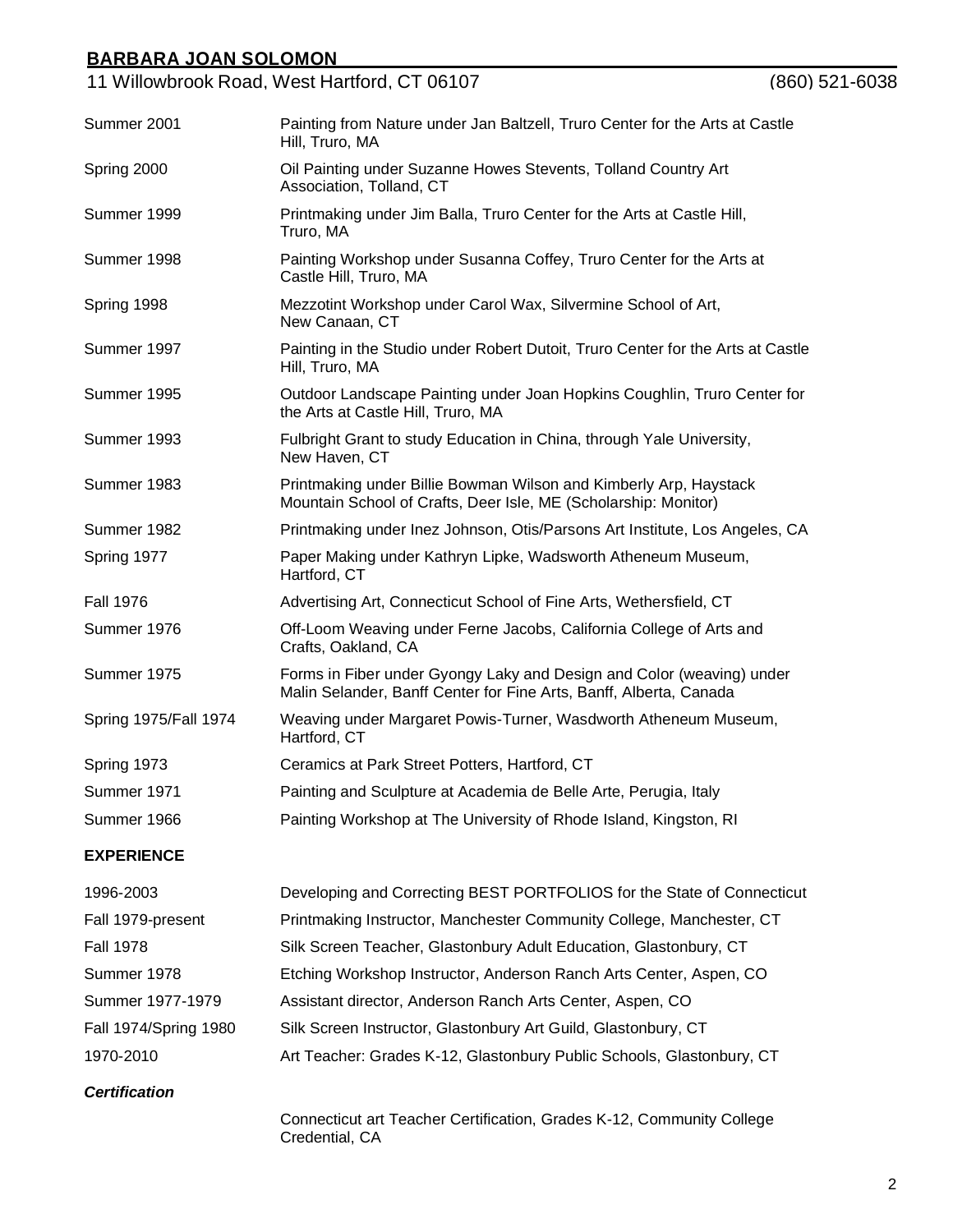11 Willowbrook Road, West Hartford, CT 06107 (860) 521-6038

## **EXHIBITS**

| June/Sep 2019     | CWA Annual National Open Juried Exhibition, Slater Memorial Museum,<br>Norwich, CT                                         |
|-------------------|----------------------------------------------------------------------------------------------------------------------------|
| Apr/May 2019      | Connecticut Academy of Fine Arts, 108 Annual Exhibition, Mystic Museum of<br>Art, Mystic, CT                               |
| Apr/May 2019      | CWA Annual Memberos' Juried Show, Art League of New Britain, New<br>Britain, CT                                            |
| Feb/Mar 2019      | "Intersections" Group Show, FivePoints Gallery, Torrington, CT                                                             |
| Feb/Mar 2019      | MCC Fine Art Faculty Exhibition, Hans Weiss Newspace Gallery,<br>Manchester, CT                                            |
| Nov/Dec 2018      | 39 Years with Barbara Solomon: 14 MCC Printmakers, Dehn Gallery,<br>Manchester, CT                                         |
| Sept/Nov 2018     | Barbara Solomon Figurative Baskets, Marilyn Q. Vignone Gallery,<br>Glastonbury High School, Glastonbury, CT                |
| Feb/Mar 2017      | MCC Fine Art Faculty Exhibition, Hans Weiss New Space Gallery,<br>Manchester Community College, Manchester, CT             |
| Oct 2016/Jan 2017 | Woman's Exhibit, Gallery AMP: Art Market Provincetown, Provincetown, MA                                                    |
| Nov/Dec 2016      | "Unravelled," Drezner Gallery at FVAC, Avon, CT                                                                            |
| May/Aug 2016      | Woven Narratives, MCC on Main, Manchester, CT                                                                              |
| May/June 2016     | Second Annual Members' Exhibition, Windsor Art Center, Windsor, CT                                                         |
|                   | Members' Juried Show, Provincetown Art Association, Provincetown, MA                                                       |
| Oct/Nov 2015      | A Celebration of Fiber Arts, Art Center East, Vernon, CT                                                                   |
| Feb/Mar 2015      | Out of the Loop, a Juried Fiber Exhibit, West Hartford Art League, West<br>Hartford, CT                                    |
| Oct/Dec 2014      | MCC Fine Art Faculty Exhibition, Hans Weiss New Space Gallery,<br>Manchester Community College, Manchester, CT             |
| Feb/Mar 2013      | Non-Juried Show, Connecticut Women Artists, Inc., ArtSpace Gallery,<br>Hartford, CT                                        |
|                   | MCC Fine Arts Faculty Exhibition, Hans Weiss New Space Gallery,<br>Manchester Community College, Manchester, CT            |
| Jan/Feb 2012      | Un-Cut 2012 (Non-Juried Exhibition of CWA), ArtSpace Gallery, Hartford, CT                                                 |
| Sept/Nov 2011     | Members' Juried Exhibition, Provincetown Art Association and Museum,<br>Provincetown, MA                                   |
| Feb/Mar 2011      | MCC Fine Arts Faculty Exhibition, Hans Weiss New Space Gallery,<br>Manchester Community College, Manchester, CT            |
| Nov/Dec 2010      | Out of the Loop, Wets Hartford Art League Gallery at Blue Back Square,<br>West Hartford, CT                                |
| October 2010      | Women's Week Art Show, Esmond Wright Gallery, Provincetown, MA                                                             |
| Oct/Nov 2008      | Feed the Best, Fine Arts Faculty Exhibition, Hans Weiss New Space Gallery,<br>Manchester Community College, Manchester, CT |
| September 2008    | Interpretations & Inspirations, 2008 Open Juried Show, Fisher Art Gallery,<br>Farmington Valley Art Center, Avon, CT       |
| February 2008     | Fiber Art Show, Fisher Art Gallery, Farmington Valley Art Center, Avon, CT                                                 |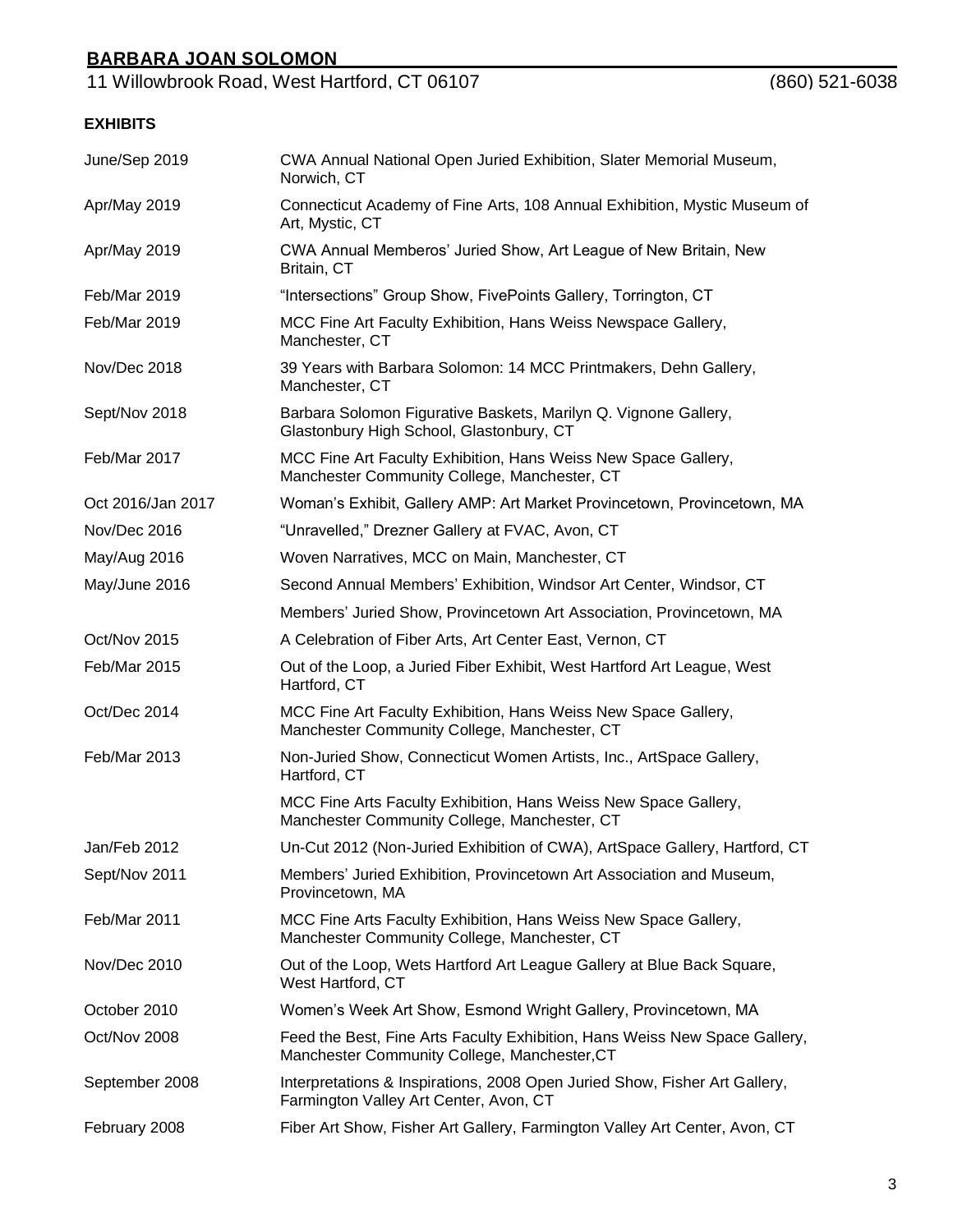11 Willowbrook Road, West Hartford, CT 06107 (860) 521-6038

|                  | Members' Invitational Show, Artworks Gallery, Hartford, CT                                                                                                  |  |  |
|------------------|-------------------------------------------------------------------------------------------------------------------------------------------------------------|--|--|
| Nov/Dec 2007     | Opening Show, Muse Le Belle Artiste Gallery, Coventry, CT                                                                                                   |  |  |
| August 2007      | Opening Show, the Esmond-Wright Gallery, Provincetown, MA                                                                                                   |  |  |
| April 2007       | Earth Elements, A Group Show, Gallery Eleven, Hartford, CT                                                                                                  |  |  |
| Feb/Mar 2007     | Faculty Art Exhibit, Hans Weiss New Space Gallery, Manchester Community<br>College, Manchester, CT                                                          |  |  |
| July/Aug 2005    | Members' Open Exhibit, Provincetown Art Association and Museum,<br>Provincetown, MA                                                                         |  |  |
| Feb/Mar 2005     | Faculty Art Exhibit, Hans Weiss New Space Gallery, Manchester Community<br>College, Manchester, CT                                                          |  |  |
| June 2003        | Corpus Callosum the Invitational, Artworks Gallery, Hartford, CT                                                                                            |  |  |
| March/April 2003 | Faculty Exhibit, Hans Weiss New Space Gallery, Manchester Community<br>College, Manchester, CT                                                              |  |  |
| May 2002         | 73rd Annual Exhibition, Connecticut Women Artists, Inc., The John Slade Ely<br>House, New Haven, CT                                                         |  |  |
| June/July 2001   | "Final Thoughts," Wood Memorial Library, South Windsor, CT                                                                                                  |  |  |
| Summer 2000/2001 | Group Artist, Passions Gallery, Provincetown, MA                                                                                                            |  |  |
| March 2001       | Faculty Art Exhibit, New Space Gallery, Manchester Community College,<br>Manchester, CT                                                                     |  |  |
| Oct/Nov 2000     | "Arts In The House," Campus Learning Resource Center, Building<br>Dedication, Manchester Community College, Manchester, CT                                  |  |  |
| Sept/Nov 2000    | The Nature of Fiber, Stone Quarry Hill Art Park, Cazenovia, NY                                                                                              |  |  |
| Sept/Oct 2000    | A Feature Artist, Musselman Gallery, Provincetown, MA                                                                                                       |  |  |
|                  | The Exquisite Corpse, Gallery on the Green, Canton, CT                                                                                                      |  |  |
| <b>July 2000</b> | Member Juried Exhibit, Connecticut Women Artists, Inc., Hartford Art School<br>Gallery, University of Hartford, West Hartford, CT                           |  |  |
| April/June 2000  | Tout le Monde, Three Connecticut Artists, Chase/Freedman Gallery, The<br>Greater Hartford Jewish Community Center, West Hartford, CT                        |  |  |
| October 1999     | "Common Threads," Barbara Solomon, Jucy Sanders Sceery, Marlo Marrero,<br>The Student Union Visual Art Space, UMass, Amherst, MA                            |  |  |
| Oct/Nov 1998     | "Female Forms/Two Interpretations", Gail Edmonds and Barbara Solomon,<br>Mirium Butterworth Gallery, Hartford College for Women, Hartford, CT               |  |  |
| <b>June 1998</b> | 69th Annual Juried Show, Connecticut Women Artists: Juror Judy Chicaco,<br>New Britain Museum of American Art, New Britain, CT<br><b>Third Prize Winner</b> |  |  |
| April 1998       | MCTC Faculty Exhibit 1998, New Space Gallery, Manchester, Community<br>College, Manchester, CT                                                              |  |  |
| Nov/Dec 1997     | USA Craft Today 97, Silvermine Guild Galleries, New Canaan, CT                                                                                              |  |  |
| August 1997      | Art vs. Craft, Wood Memorial Library, South Windsor, CT                                                                                                     |  |  |
| <b>July 1997</b> | "Recent Sculpture," Kir Priore Gallery, Provincetown, MA                                                                                                    |  |  |
| December 1996    | Angels, Cherubs, and Other Naked People, Kir Priore Galleries, Hartford, CT                                                                                 |  |  |
| November 1996    | Art Fair, Danforth Museum of Art, Framingham, MA                                                                                                            |  |  |
|                  | Premiere Exhibition/Gallery Artists, Kir Priore Galleries, Hartford, CT                                                                                     |  |  |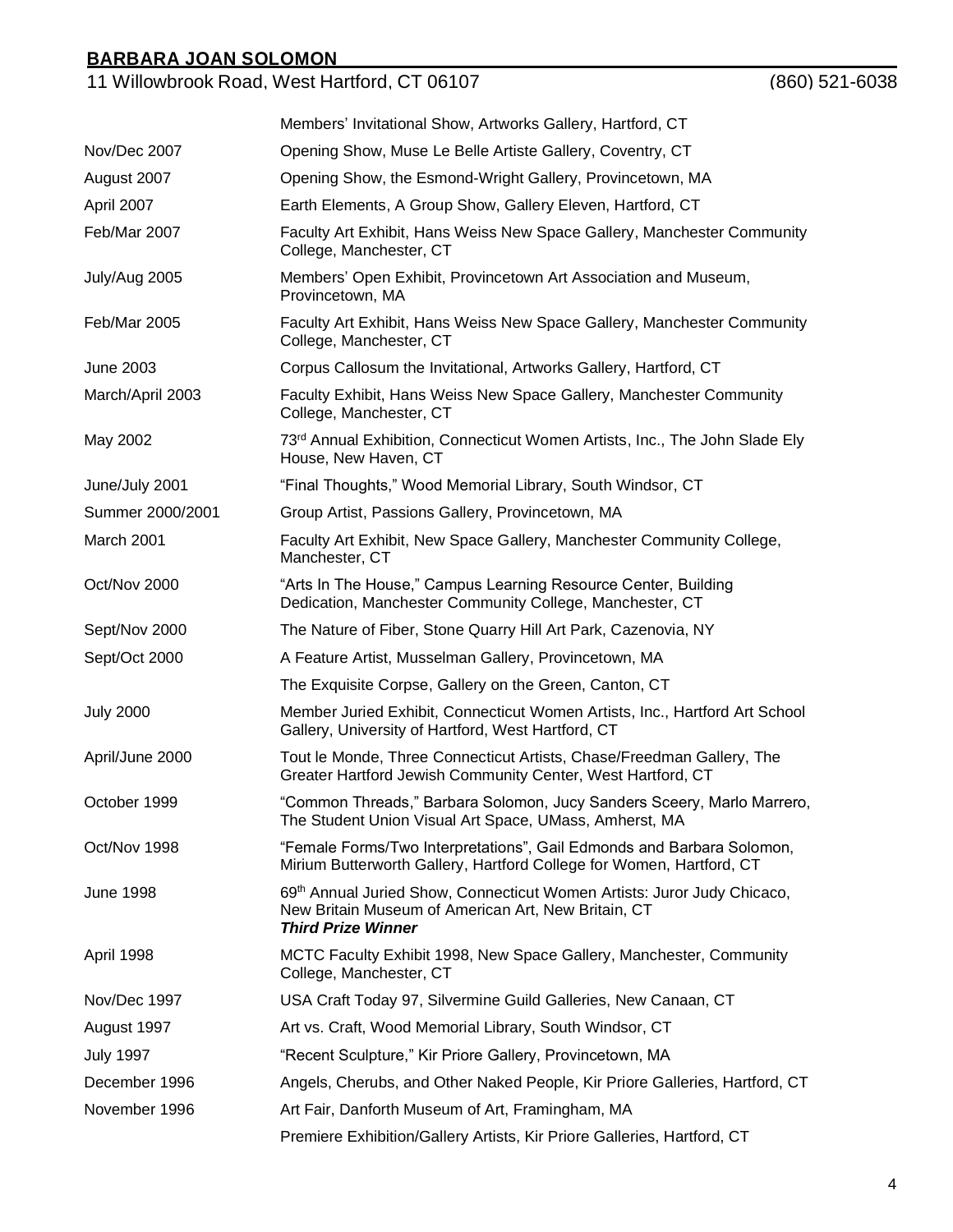|                   | 11 Willowbrook Road, West Hartford, CT 06107                                                                                                                                     | $(860)$ 521-6038 |
|-------------------|----------------------------------------------------------------------------------------------------------------------------------------------------------------------------------|------------------|
| May/June 1995     | Fiber Artists International: A New Look at an Old Art, Academy of the Arts,<br>Easton, MD                                                                                        |                  |
| October 1995      | Exhibition of Women Artists, Julie Heller Gallery, Provincetown, MA                                                                                                              |                  |
| July/Aug 1995     | The Society for Connecticut Crafts, Artist Showcase, Bradley International<br>Airport, Windsor Locks, CT                                                                         |                  |
| June/July 1995    | 60 <sup>th</sup> Annual Juried Exhibition, The Society for Connecticut Crafts,<br>Chaser/Freedman Gallery, Jewish Community Center, West Hartford, CT<br><b>Best in Basketry</b> |                  |
| February 1995     | Faculty Exhibition, New Space Gallery, Manchester Community Technical<br>College, Manchester, CT                                                                                 |                  |
| Sept/Oct 1993     | "Connecticut Contemporary Crafts Exhibit," The Slater Memorial Museum,<br>Norwich, CT                                                                                            |                  |
| April/May 1993    | "From the Source: Fine Sculptural Craft-Producer, Process, Product," Fisher<br>Gallery, Farmington Valley Arts Center, Avon, CT                                                  |                  |
| February 1993     | Faculty Exhibition, New Space Gallery, Manchester Community Technical<br>College, Manchester, CT                                                                                 |                  |
| Nov 1992/Feb 1993 | "Fiber Forms," Stamford Museum and Nature Center, Stamford, CT                                                                                                                   |                  |
| June/Sept 1992    | Faculty Show, Marilyn Q. Vignone Gallery, Glastonbury High School,<br>Glastonbury, CT                                                                                            |                  |
| Feb/Mar 1992      | Faculty Show, The New Space Gallery, Manchester Community College,<br>Manchester, CT                                                                                             |                  |
| June/Aug 1990     | Society of Connecticut Craftsman, Connecticut Artist Showcase, Bradley<br>International Airport, Windsor Locks, CT                                                               |                  |
| May/June 1990     | Recent Works/Fiber Sculptures, Society of Connecticut Craftsman, The<br>Mattatuck Museum, Waterbury, CT                                                                          |                  |
| March/April 1990  | 55 <sup>th</sup> Annual Exhibition, Society of Connecticut Craftsmen, The Mattatuck<br>Museum, Waterbury, CT                                                                     |                  |
| May/June 1989     | Textile Expressions, The Holyoke Museum, Holyoke, MA                                                                                                                             |                  |
| April/July 1989   | New England Baskets '89, The Art Complex Museum, Duxbury, MA                                                                                                                     |                  |
| April 1989        | "Ladies of the Night," Fiber Exhibition, Lyman Gallery, Southern Connecticut<br>State University, Hamden, CT                                                                     |                  |
| Feb/Mar 1989      | Alternate Focus, An Invitational, Van Garde Gallery, New London, CT                                                                                                              |                  |
|                   | "Women in the Arts," The Artway Gallery, Mattatuck Community College,<br>Waterbury, CT                                                                                           |                  |
| November 1988     | 20th Anniversary Faculty Show, The New Space Gallery, Manchester<br>Community College, Manchester, CT                                                                            |                  |
| Aug/Nov 1988      | "Glass Capsules Filled with Fiber," Connecticut Artist Showcase, Bradley<br>International Airport, Windsor Locks, CT                                                             |                  |
| <b>July 1988</b>  | Basketry '88/Evolution into Sculpture, Witer Gardner Gallery, San Diego, CA                                                                                                      |                  |
| June 1988         | 59th Annual Exhibition, Connecticut Women Artists, Inc., John Slade Ely<br>House, New Haven, CT                                                                                  |                  |
| Nov/Dec 1987      | 52 <sup>nd</sup> Annual Juried Exhibition, Society of Connecticut Craftsmen, The New<br>Space Gallery, Manchester Community College, Manchester, CT<br><b>Best in Show</b>       |                  |
| August 1987       | Collaborations: Voices and Vessels, Ceres Gallery, New York, NY                                                                                                                  |                  |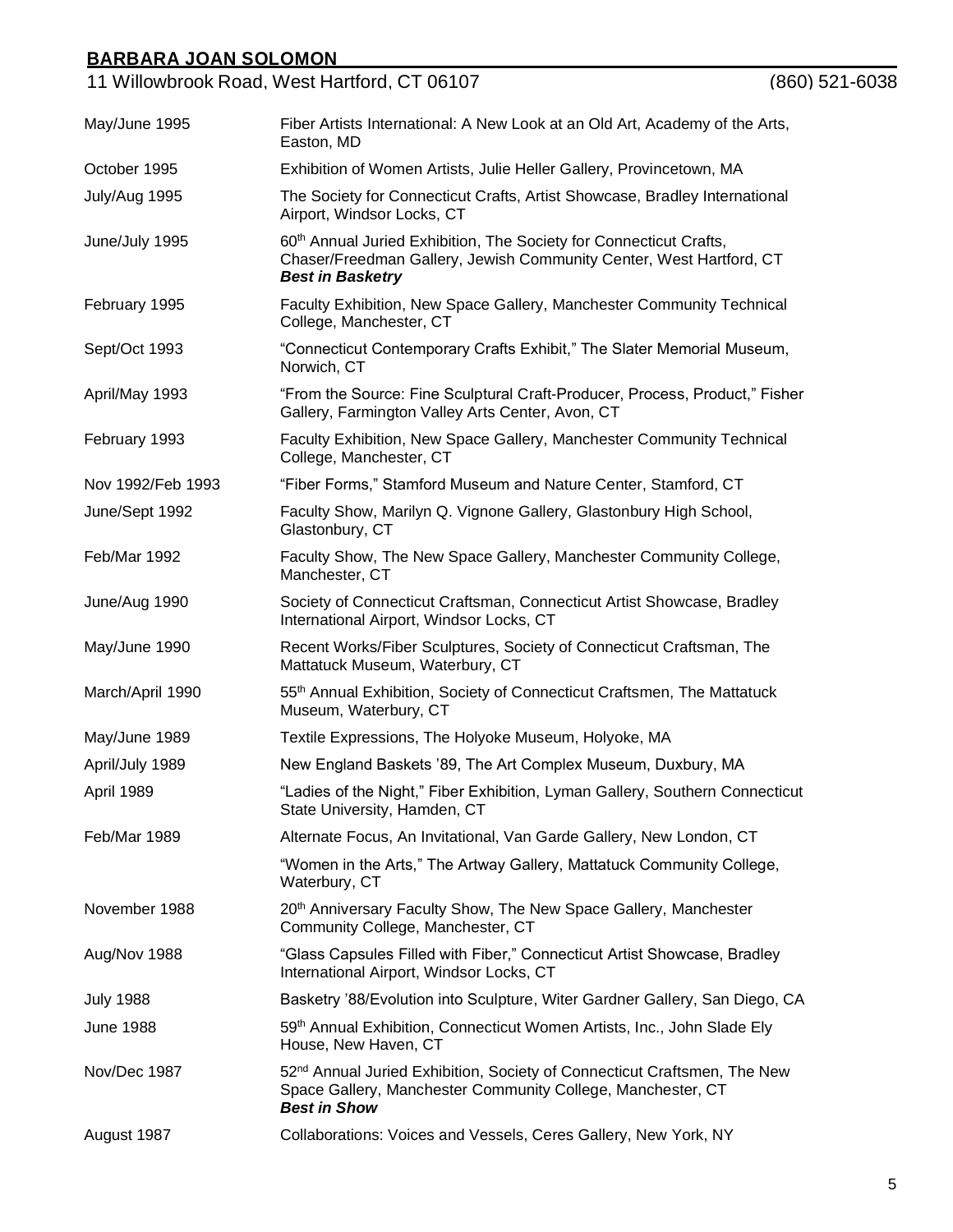|                    | 11 Willowbrook Road, West Hartford, CT 06107                                                                                                                                                                                               | $(860)$ 521-6038 |
|--------------------|--------------------------------------------------------------------------------------------------------------------------------------------------------------------------------------------------------------------------------------------|------------------|
| July/Aug 1987      | Group Show, Macknit Gallery of Fiber Art, Englewood, NJ                                                                                                                                                                                    |                  |
| March 1987         | <b>Connecticut Art Education Association Members' Juried Exhibition, Artworks</b><br>Gallery, Hartford, CT                                                                                                                                 |                  |
| February 1987      | Ten Women Fiber Artists, The New Space Gallery, Manchester Community<br>College, Manchester, CT                                                                                                                                            |                  |
| Jan/Mar 1987       | Between Art and Craft: The Fine Line, Academy of the Arts, Easton, MD                                                                                                                                                                      |                  |
| Jan/Feb 1987       | New England Women Artists: 1987, North Hal Gallery, Massachusetts<br>College of Art, Boston, MA                                                                                                                                            |                  |
| Dec 1986/Jan 1987  | Alternate States, Pyramid Arts Center, Inc., Rochester, NY                                                                                                                                                                                 |                  |
| Nov 1986/Sept 1987 | The New American Basket, A Cultural Presentation of the USA organized by<br>Brainerd Art Gallery, State University College, Potsdam, NY; traveling<br>through Afrida: Zimbabwe, Botswana, Kenya, Burundi, Rwanda, Ethiopia and<br>Tanzania |                  |
| Oct/Nov 1986       | Members' Juried Show, Connecticut Women Artists, Inc., Farmington Art<br>Guild, Farmington, CT<br><b>Juror's Commendation Prize</b>                                                                                                        |                  |
|                    | Contemporary Basketry, Textile Arts Center, Chicago, IL                                                                                                                                                                                    |                  |
| October 1986       | Fourteen Connecticut Women Artists, Pump House Gallery, Hartford, CT                                                                                                                                                                       |                  |
| September 1986     | One Woman Show, Macy Gallery, Teachers College, Columbia University,<br>New York, NY                                                                                                                                                       |                  |
| Aug/Sept 1986      | 76 <sup>th</sup> Annual Exhibition, The Connecticut Academy of Fine Arts, New Britain<br>Museum of Fine Art, New Britain, CT                                                                                                               |                  |
| June/July 1986     | Basket Weave, The Dairy Barn, Southeastern Ohio Cultural Arts Center,<br>Athens, OH                                                                                                                                                        |                  |
| June 1986          | 57th Annual Exhibition, Connecticut Women Artists, Inc., John Slade Ely<br>House, New Haven, CT                                                                                                                                            |                  |
| May/July 1986      | The Basket: Form and Function, International Gallery, San Diego, CA                                                                                                                                                                        |                  |
| April/May 1986     | Fiber Forms, Three Award Winners at the Society of Connecticut Craftsmen<br>Exhibition-1985, Greater Hartford Jewish Community Center,<br>West Hartford, CT                                                                                |                  |
| March 1986         | The Human Touch Exhibition, The Worcester Craft Center, Worcester, MA                                                                                                                                                                      |                  |
| Feb/Mar 1986       | The Changing Face of Liberty, Women's Caucus for Art, John Slade Ely<br>House, New Haven, CT; traveling Eisner Gallery at City College, New York,<br>NY; Artworks Gallery, Hartford, CT                                                    |                  |
| Nov/Dec 1985       | The Changing Face of Liberty, Women's Caucus for Art, John Slade Ely<br>House, New Haven, CT; traveling Eisner Gallery at City College, New York,<br>NY; Artworks Gallery, Hartford, CT                                                    |                  |
| November 1985      | Members' Juried Show, Connecticut Women Artists, Inc., The New Space<br>Gallery, Manchester Community College, Manchester, CT                                                                                                              |                  |
| Oct/Nov 1985       | Rituals, Brookfield Craft Center, Brookfield, CT                                                                                                                                                                                           |                  |
| September 1985     | Basketry Today, Lawton Gallery, University of Wisconsin, Green Bay, WI;<br>traveling through Wisconsin                                                                                                                                     |                  |
| Aug/Sept 1985      | The Basketry Link, Mendicino Art Center, Mendicino, CA; traveling to<br>Chicago, IL                                                                                                                                                        |                  |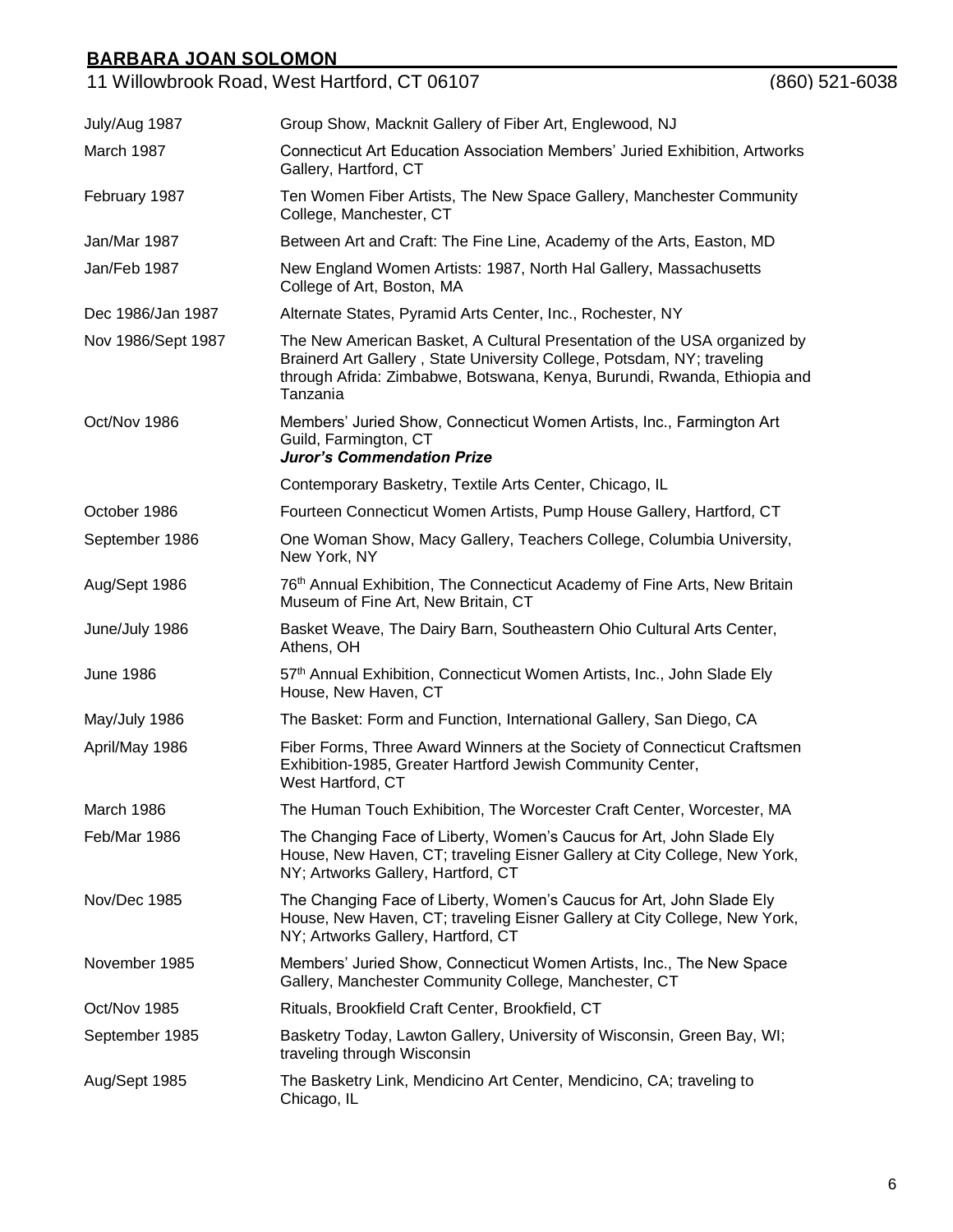|                  | 11 Willowbrook Road, West Hartford, CT 06107                                                                                                                          | $(860)$ 521-6038 |
|------------------|-----------------------------------------------------------------------------------------------------------------------------------------------------------------------|------------------|
| <b>June 1985</b> | Artquest '85/The Video Exhibit, University Art Museum, California State<br>University, Long Beach, CA; traveling                                                      |                  |
| April/May 1985   | 50 <sup>th</sup> Annual Juried Exhibition of the Society of Connecticut Craftsmen, The<br>Museum of Art, Science, and Industry, Bridgeport, CT<br><b>Prize Winner</b> |                  |
| Mar/May 1985     | Hartford Handcraft, M.S. Gallery, Hartford, CT                                                                                                                        |                  |
| Jan/Feb 1985     | Botanical Gardens, Chicago, IL; Cartwright Gallery, British<br>Columbia, Canada<br><b>Fourth Place Winner</b>                                                         |                  |
| November 1984    | Opened Juried Show, Artworks Gallery, Hartford, CT                                                                                                                    |                  |
| Oct/Nov 1984     | Inaugural Exhibition, The New Space Gallery, Manchester Community<br>College, Manchester, CT                                                                          |                  |
| October 1984     | Connecticut Art for the Nuclear Freeze, Essex Art Association Gallery,<br>Essex, CT                                                                                   |                  |
| September 1984   | New England Crafts Showcase, Charles Ives Center, Western Connecticut<br>State University, Danbury, CT                                                                |                  |
| July/Aug 1984    | Contemporary Basket Forms, Brookfield Craft Center Gallery, Brookfield, CT                                                                                            |                  |
| <b>July 1984</b> | International Art Competition/Slide Exhibition, Brand Library Art Galleries,<br>Glendale, CA; traveling through Los Angeles, CA                                       |                  |
|                  | Third Annual Wintonbury Art League Juried Show, Joseloff Gallery,<br>University of Hartford, West Hartford, CT                                                        |                  |
| June/July 1984   | The New Basket: A Vessel for the Future, Brainerd Art Gallery, State<br>University of Art and Science, Potsdam, NY; traveling                                         |                  |
| <b>June 1984</b> | 55th Annual Exhibition, Connecticut Women Artists, Inc. John Slade Ely<br>House, New Haven, CT                                                                        |                  |
| April 1984       | Woman Artists and Artisans of Connecticut, Julian Akers Gallery, Eastern<br>Connecticut State Gallery, Willimantic, CT                                                |                  |
| March/April 1984 | Faculty Exhibit, Stairwell Gallery, Manchester Community College,<br>Manchester, CT                                                                                   |                  |
| Jan/Feb 1984     | 15 <sup>th</sup> Friends Show, New Britain Museum of American Art, New Britain, CT                                                                                    |                  |
| <b>June 1983</b> | Second Annual Wintonbury Art League Juried Show, Bloomfield, CT                                                                                                       |                  |
|                  | 54th Annual Exhibition, Connecticut Women Artists, Inc., Joseloff Gallery,<br>University of Hartford, West Hartford, CT                                               |                  |
| May/June 1983    | Women's Perspective, The Mill Gallery, Guilford Handcraft Center,<br>Guilford, CT                                                                                     |                  |
| April/May 1983   | Focus on Fiber, The Art Guild, Farmington, CT                                                                                                                         |                  |
| March 1983       | Two Person Show, Stairwell Gallery, Manchester Community College,<br>Manchester, CT                                                                                   |                  |
| Jan/Feb 1983     | Things That Hold Things, Farmington Valley Arts Center, Avon, CT                                                                                                      |                  |
| Oct/Nov 1982     | Fiberworks: Connecticut Weavers, Wesleyan Center for the Arts, Wesleyan<br>University, Middletown, CT                                                                 |                  |
| October 1982     | Fiber Sculpture National, Foyer Gallery, Nazareth College, Rochester, NY                                                                                              |                  |
| <b>June 1982</b> | First Annual Wintonbury Art League Juried Show, Wintonbury Art League,<br>Bloomfield, CT                                                                              |                  |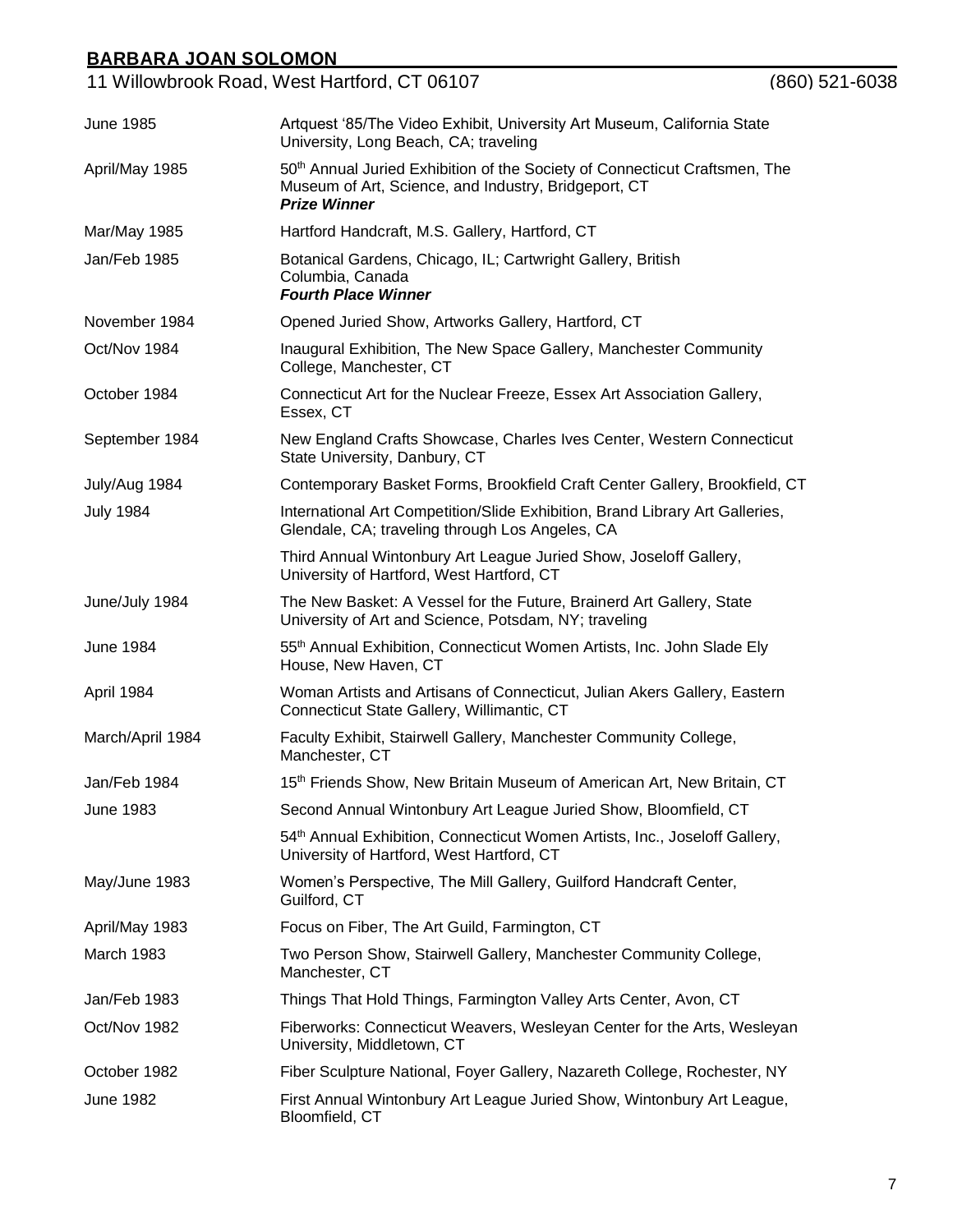| <u>BARBARA JOAN SOLOMON</u> |                                                                                                                     |                |
|-----------------------------|---------------------------------------------------------------------------------------------------------------------|----------------|
|                             | 11 Willowbrook Road, West Hartford, CT 06107                                                                        | (860) 521-6038 |
|                             | Members' Choice, Artworks Gallery, Hartford, CT                                                                     |                |
| April 1982                  | Faculty Exhibit, Stairwell Gallery, Manchester Community College,<br>Manchester, CT                                 |                |
| March/April 1982            | Connecticut Choices, The Elements Gallery, Greenwich, CT                                                            |                |
| Nov/Dec 1981                | Basketworks, John Michael Kohler Arts Center, Sheboygan, WI                                                         |                |
|                             | 46 <sup>th</sup> Annual Juried Exhibition, Society of Connecticut Craftsmen, Slater<br>Memorial Museum, Norwich, CT |                |
| Sept/Oct 1981               | 52 <sup>nd</sup> Annual Exhibition, Connecticut Women Artists, Inc., Slater Memorial<br>Museum, Norwich, CT         |                |
| June/July 1981              | Summer Solstice, Old State House, Hartford, CT                                                                      |                |
| <b>June 1981</b>            | Contemporary Basketry Exhibition, Memorial Art Gallery, University of<br>Rochester, Rochester, NY                   |                |
| April 1981                  | Basketry Exhibition, Thorpe Intermedia Gallery, Sparkill, NY                                                        |                |
| March 1981                  | Connecticut Craft Conference Exhibition, Wesleyan Center for the Arts,<br>Wesleyan University, Middletown, CT       |                |
| November 1980               | Marietta National 1980, Marietta College, Marietta, OH                                                              |                |
| Sept/Oct 1980               | Fiber Connections, West Hartford Art League, West Hartford, CT                                                      |                |
| Aug/Sept 1980               | Baskets, Elizabeth Fortner Gallery, Santa Barbara, CA                                                               |                |
| <b>June 1980</b>            | 12 <sup>th</sup> Friends Show, New Britain Museum of American Art, New Britain, CT                                  |                |
| May 1980                    | Faculty Exhibit, Stairwell Gallery, Manchester Community College,<br>Manchester. CT                                 |                |

Dec 1979/Jan 1980 69<sup>th</sup> Annual Exhibition, The Connecticut Academy of Fine Arts, Austin Gallery, Wadsworth Atheneum, Hartford, CT

Aug/Sept 1979 Anderson Ranch Center Recap: 1979, Aspen Center for the Visual Arts, Aspen, CO

June/July 1979 The Basketmaker's Art, The Elements Gallery, New York, NY

June 1979 Hartford Civic Arts Festival, Hartford, CT

*Award in Crafts* Apr/Aug 1979 23<sup>rd</sup> National Print Exhibition, Hunterdon Art Center, Clinton, NJ; traveling through New Jersey

April/May 1979 36<sup>th</sup> Annual Exhibition of Connecticut Artists, The Slater Museum, Norwich, CT

May/June 1978 First Biennial Juried Show, Los Angeles Municipal Art Gallery, Barnsdale Park, Los Angeles, CA

Sept 1977/Jan 1978 Exhibition in Process, Lions Gallery of the Senses, Wadsworth Atheneum, Hartford, CT

December 1976 Structures in Fiber, Harlequin Gallery, Hartford, CT

October 1976 Bicentennial Show, Connecticut Women Artists, Inc., Old State House, Hartford, CT

New England Crafts Exhibition, The Slater Memorial Museum, Norwich, CT

November 1975 46<sup>th</sup> Annual Exhibition, Connecticut Women Artists Inc., The Slater Memorial Museum, New Britain, CT